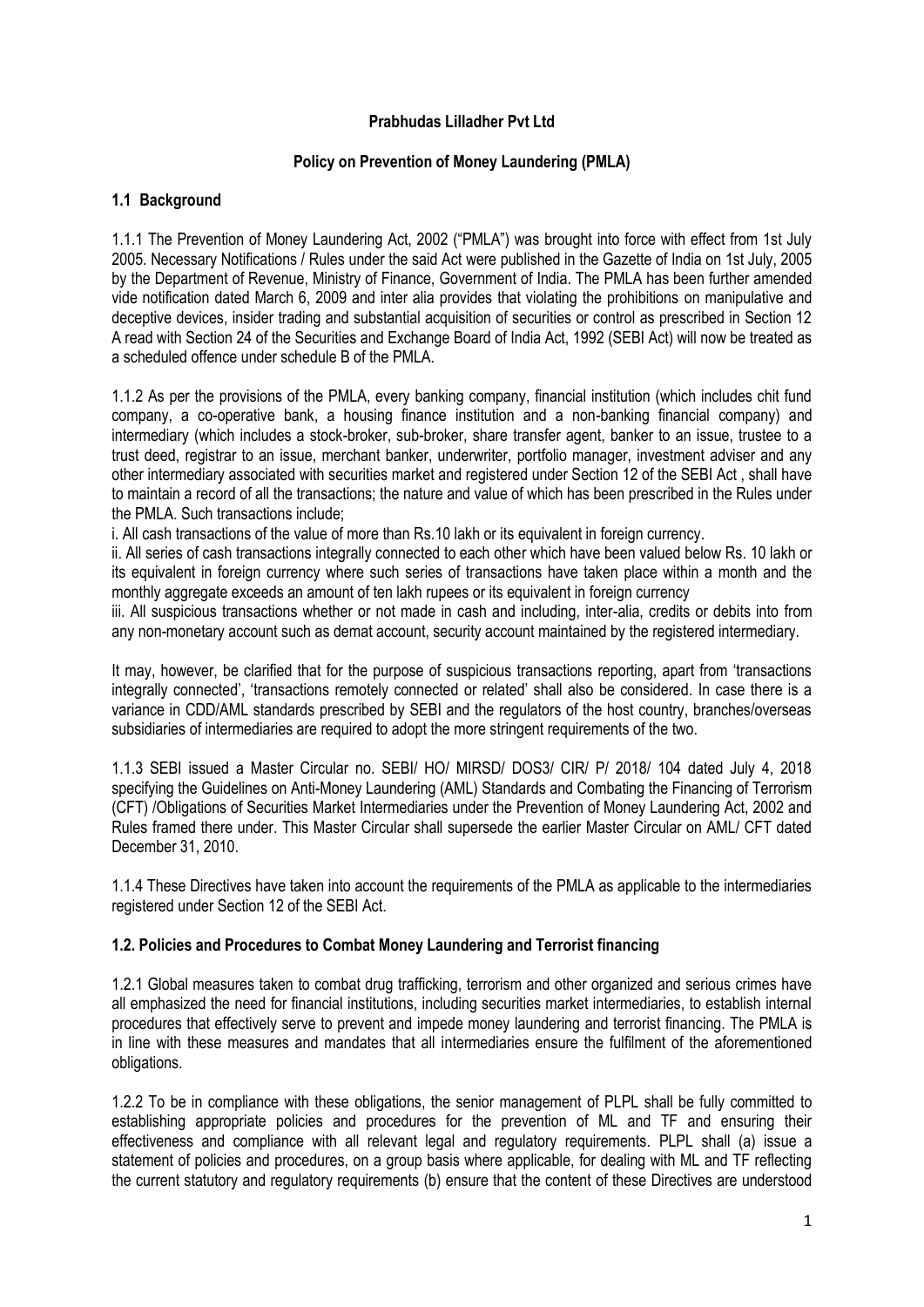by all staff members (c) regularly review the policies and procedures on the prevention of ML and TF to ensure their effectiveness. Further, in order to ensure the effectiveness of policies and procedures, the person doing such a review shall be different from the one who has framed such policies and procedures (d) adopt client acceptance policies and procedures which are sensitive to the risk of ML and TF (e) undertake client due diligence ("CDD") measures to an extent that is sensitive to the risk of ML and TF depending on the type of client, business relationship or transaction (f) have in system a place for identifying, monitoring and reporting suspected ML or TF transactions to the law enforcement authorities; and (g) develop staff members' awareness and vigilance to guard against ML and TF

1.2.3 Policies and procedures to combat ML shall cover (a) Communication of group policies relating to prevention of ML and TF to all management and relevant staff that handle account information, securities transactions, money and client records etc. whether in branches, departments or subsidiaries; (b) Client acceptance policy and client due diligence measures, including requirements for proper identification;(c) Maintenance of records; (d) Compliance with relevant statutory and regulatory requirements; (e) Co-operation with the relevant law enforcement authorities, including the timely disclosure of information; and (f) Role of internal audit or compliance function to ensure compliance with the policies, procedures, and controls relating to the prevention of ML and TF, including the testing of the system for detecting suspected money laundering transactions, evaluating and checking the adequacy of exception reports generated on large and/or irregular transactions, the quality of reporting of suspicious transactions and the level of awareness of front line staff, of their responsibilities in this regard. The internal audit function shall be independent, adequately resourced and commensurate with the size of the business and operations, organization structure, number of clients and other such factors

# **2.1. Written Anti Money Laundering Procedures**

Prabhudas Lilladher Pvt. Ltd. (PLPL) shall adopt written procedures to implement the anti- money laundering provisions as envisaged under the PMLA. Such procedures shall include inter alia, the following three specific parameters which are related to the overall 'Client Due Diligence Process: (a) Policy for acceptance of clients (b) Procedure for identifying the clients (c) Transaction monitoring and reporting especially Suspicious Transactions Reporting (STR).

# **2.2. Client Due Diligence (CDD)**

# **2.2.1 The CDD measures comprise the following:**

a) Obtaining sufficient information in order to identify persons who beneficially own or control the securities account. Whenever it is apparent that the securities acquired or maintained through an account are beneficially owned by a party other than the client, that party shall be identified using client identification and verification procedures. The beneficial owner is the natural person or persons who ultimately own, control or influence a client and/or persons on whose behalf a transaction is being conducted. It also incorporates those persons who exercise ultimate effective control over a legal person or arrangement

b) Verify the client's identity using reliable, independent source documents, data or information

c) Identify beneficial ownership and control, i.e. determine which individual(s) ultimately own(s) or control(s) the client and/or the person on whose behalf a transaction is being conducted -

i. For clients other than individuals or trusts: Where the client is a person other than an individual or trust, viz., company, partnership or unincorporated association/body of individuals, PLPL shall identify the beneficial owners of the client and take reasonable measures to verify the identity of such persons, through the following information:

aa) The identity of the natural person, who, whether acting alone or together, or through one or more juridical person, exercises control through ownership or who ultimately has a controlling ownership interest.

Explanation: Controlling ownership interest means ownership of/entitlement to:

i. more than 25% of shares or capital or profits of the juridical person, where the juridical person is a company;

ii. more than 15% of the capital or profits of the juridical person, where the juridical person is a partnership; or

iii. more than 15% of the property or capital or profits of the juridical person, where the juridical person is an unincorporated association or body of individuals.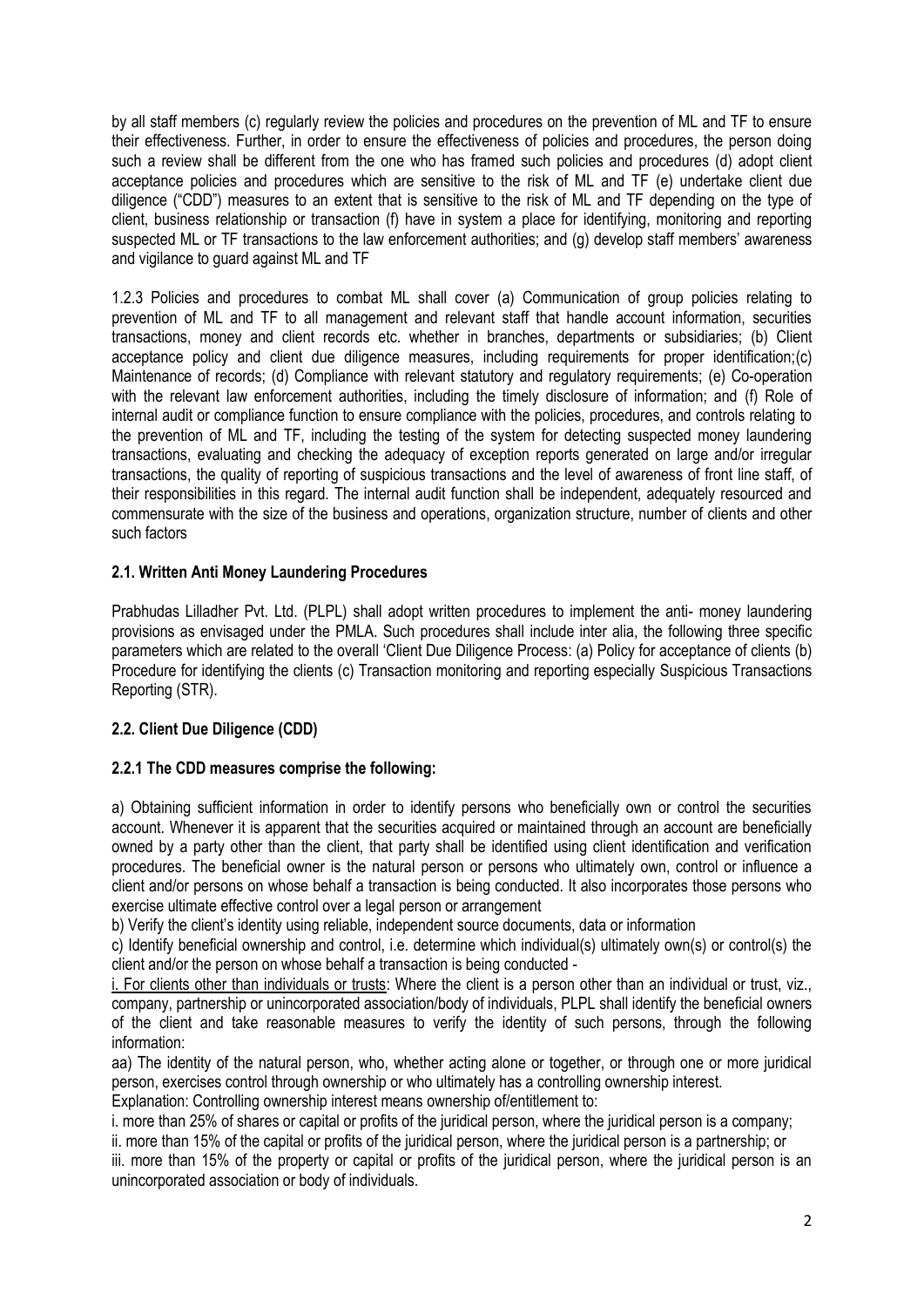bb) In cases where there exists doubt under clause (aa) above as to whether the person with the controlling ownership interest is the beneficial owner or where no natural person exerts control through ownership interests, the identity of the natural person exercising control over the juridical person through other means.

Explanation: Control through other means can be exercised through voting rights, agreement, arrangements or in any other manner.

cc) Where no natural person is identified under clauses (aa) or (bb) above, the identity of the relevant natural person who holds the position of senior managing official.

ii. For client which is a trust: Where the client is a trust, PLPL shall identify the beneficial owners of the client and take reasonable measures to verify the identity of such persons, through the identity of the settler of the trust, the trustee, the protector, the beneficiaries with 15% or more interest in the trust and any other natural person exercising ultimate effective control over the trust through a chain of control or ownership.

iii. Exemption in case of listed companies: Where the client or the owner of the controlling interest is a company listed on a stock exchange, or is a majority-owned subsidiary of such a company, it is not necessary to identify and verify the identity of any shareholder or beneficial owner of such companies.

iv. Applicability for foreign investors: While dealing with foreign investors, PLPL may be guided by the clarifications issued vide SEBI circulars CIR/MIRSD/11/2012 dated September 5, 2012 and CIR/ MIRSD/ 07/ 2013 dated September 12, 2013, for the purpose of identification of beneficial ownership of the client.

v. The Board of Directors of PLPL shall monitor the compliance of the aforementioned provision on identification of beneficial ownership through half-yearly internal audits.

d) Verify the identity of the beneficial owner of the client and/or the person on whose behalf a transaction is being conducted, corroborating the information provided in relation to (c).

e) Understand the ownership and control structure of the client. .

f) Conduct ongoing due diligence and scrutiny, i.e. Perform ongoing scrutiny of the transactions and account throughout the course of the business relationship to ensure that the transactions being conducted are consistent with PLPL's knowledge of the client, its business and risk profile, taking into account, where necessary, the client's source of funds; and

g) PLPL shall periodically update all documents, data or information of all clients and beneficial owners collected under the CDD process.

# **2.2.2 Policy for acceptance of clients:**

PLPL shall develop client acceptance policies and procedures that aim to identify the types of clients that are likely to pose a higher than average risk of ML or TF. By establishing such policies and procedures, PLPL will be in a better position to apply client due diligence on a risk sensitive basis depending on the type of client business relationship or transaction. In a nutshell, the following safeguards are to be followed while accepting the clients: a) No account is opened in a fictitious / benami name or on an anonymous basis.

b) Factors of risk perception (in terms of monitoring suspicious transactions) of the client are clearly defined having regard to clients' location (registered office address, correspondence addresses and other addresses if applicable), nature of business activity, trading turnover etc. and manner of making payment for transactions undertaken. The parameters shall enable classification of clients into low, medium and high risk. Clients of special category (as given below) may, if necessary, be classified even higher. Such clients require higher degree of due diligence and regular update of Know Your Client (KYC) profile.

c) Documentation requirements and other information to be collected in respect of different classes of clients depending on the perceived risk and having regard to the requirements of Rule 9 of the PML Rules, Directives and Circulars issued by SEBI from time to time.

d) Ensure that an account is not opened where PLPL is unable to apply appropriate CDD measures/ KYC policies. This shall apply in cases where it is not possible to ascertain the identity of the client, or the information provided to PLPL is suspected to be non - genuine, or there is perceived non - co-operation of the client in providing full and complete information. PLPL shall not continue to do business with such a person and file a suspicious activity report. PLPL shall also evaluate whether there is suspicious trading in determining whether to freeze or close the account. PLPL shall be cautious to ensure that it does not return securities of money that may be from suspicious trades. However, PLPL shall consult the relevant authorities in determining what action it shall take when it suspects suspicious trading.

e) The circumstances under which the client is permitted to act on behalf of another person / entity shall be clearly laid down. It shall be specified in what manner the account shall be operated, transaction limits for the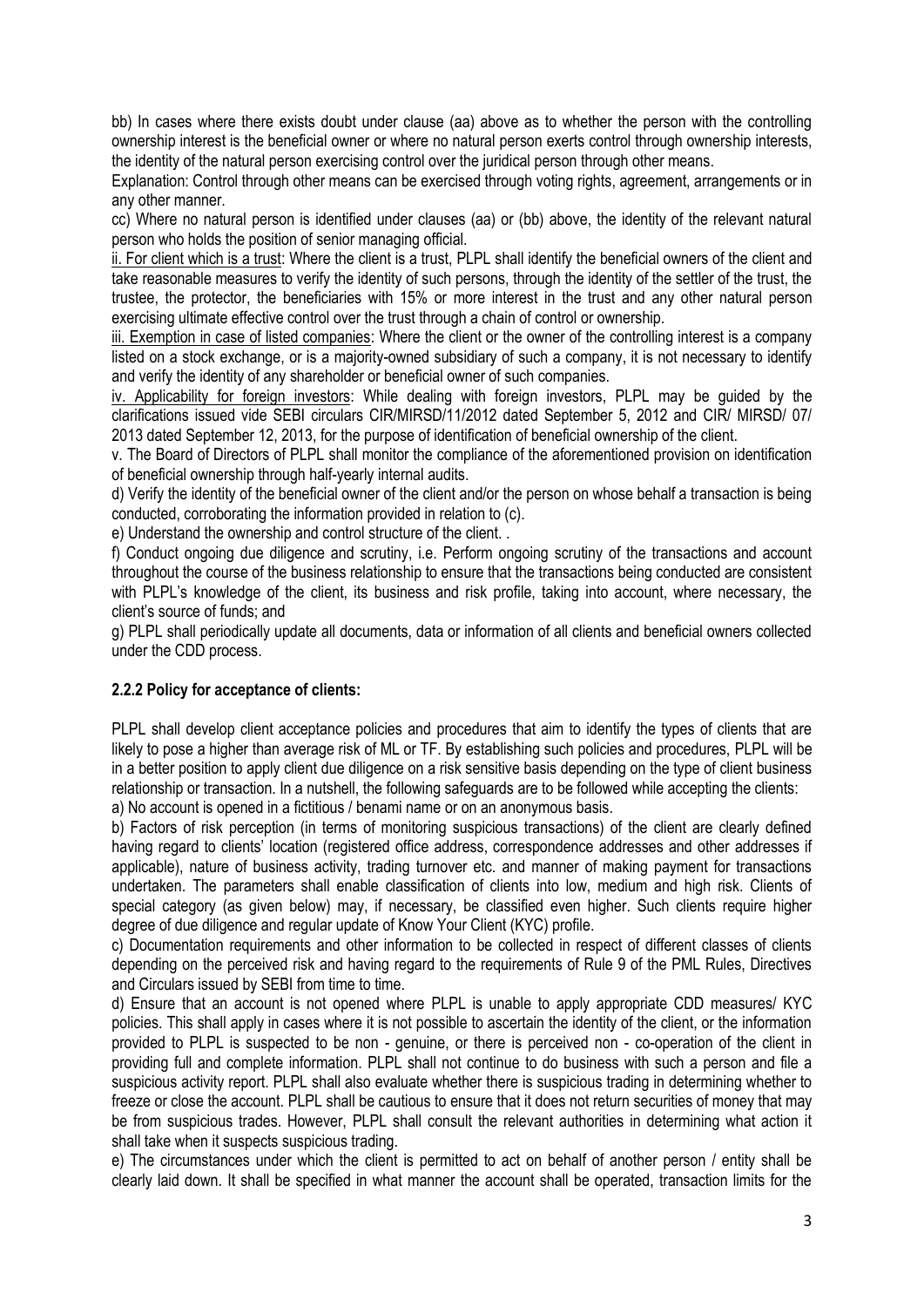operation, additional authority required for transactions exceeding a specified quantity/value and other appropriate details. Further the rights and responsibilities of both the persons i.e. the agent- client registered with PLPL, as well as the person on whose behalf the agent is acting shall be clearly laid down. Adequate verification of a person's authority to act on behalf of the client shall also be carried out.

f) Necessary checks and balance to be put into place before opening an account so as to ensure that the identity of the client does not match with any person having known criminal background or is not banned in any other manner, whether in terms of criminal or civil proceedings by any enforcement agency worldwide

g) The CDD process shall necessarily be revisited when there are suspicions of money laundering or financing of terrorism (ML/FT).

# **2.2.3 Risk-based Approach:**

2.2.3.1 It is generally recognized that certain clients may be of a higher or lower risk category depending on the circumstances such as the client's background, type of business relationship or transaction etc. As such, PLPL shall apply each of the client due diligence measures on a risk sensitive basis. The basic principle enshrined in this approach is that the registered intermediaries shall adopt an enhanced client due diligence process for higher risk categories of clients. Conversely, a simplified client due diligence process may be adopted for lower risk categories of clients. In line with the risk-based approach, the type and amount of identification information and documents that PLPL shall obtain necessarily depend on the risk category of a particular client.

2.2.3.2 Further, low risk provisions shall not apply when there are suspicions of ML/FT or when other factors give rise to a belief that the customer does not in fact pose a low risk

# **2.2.3.3 Risk Assessment**

a) PLPL shall carry out risk assessment to identify, assess and take effective measures to mitigate its money laundering and terrorist financing risk with respect to its clients, countries or geographical areas, nature and volume of transactions, payment methods used by clients, etc. The risk assessment shall also take into account any country specific information that is circulated by the Government of India and SEBI from time to time, as well as, the updated list of individuals and entities who are subjected to sanction measures as required under the various United Nations' Security Council Resolutions (these can be accessed at the URL: http://www.un.org/sc/committees/1267/ag\_sanctions\_list.shtml and http://www.un.org/sc/committees/1988/list.shtml)

b) The risk assessment carried out shall consider all the relevant risk factors before determining the level of overall risk and the appropriate level and type of mitigation to be applied. The assessment shall be documented, updated regularly and made available to competent authorities and self-regulating bodies, as and when required.

**2.2.4 Clients of special category (CSC):** Such clients shall include the following:

### a) Non - resident clients

b) High net-worth clients,

c) Trust, Charities, Non-Governmental Organizations (NGOs)and organizations receiving donations

d) Companies having close family shareholdings or beneficial ownership

e) Politically Exposed Persons (PEP) are individuals who are or have been entrusted with prominent public functions in a foreign country, e.g., Heads of States or of Governments, senior politicians, senior government/judicial/military officers, senior executives of state-owned corporations, important political party officials, etc. The additional norms applicable to PEP as contained in the subsequent para 2.2.5 of this circular shall also be applied to the accounts of the family members or close relatives of PEPs.

f) Companies offering foreign exchange offerings

g) Clients in high risk countries where existence / effectiveness of money laundering controls is suspect, where there is unusual banking secrecy, countries active in narcotics production, countries where corruption (as per Transparency International Corruption Perception Index) is highly prevalent, countries against which government sanctions are applied, countries reputed to be any of the following – Havens/ sponsors of international terrorism, offshore financial centers, tax havens, countries where fraud is highly prevalent. While dealing with clients in high risk countries where the existence/effectiveness of money laundering control is suspect, PLPL apart from being guided by the Financial Action Task Force (FATF) statements that identify countries that do not or insufficiently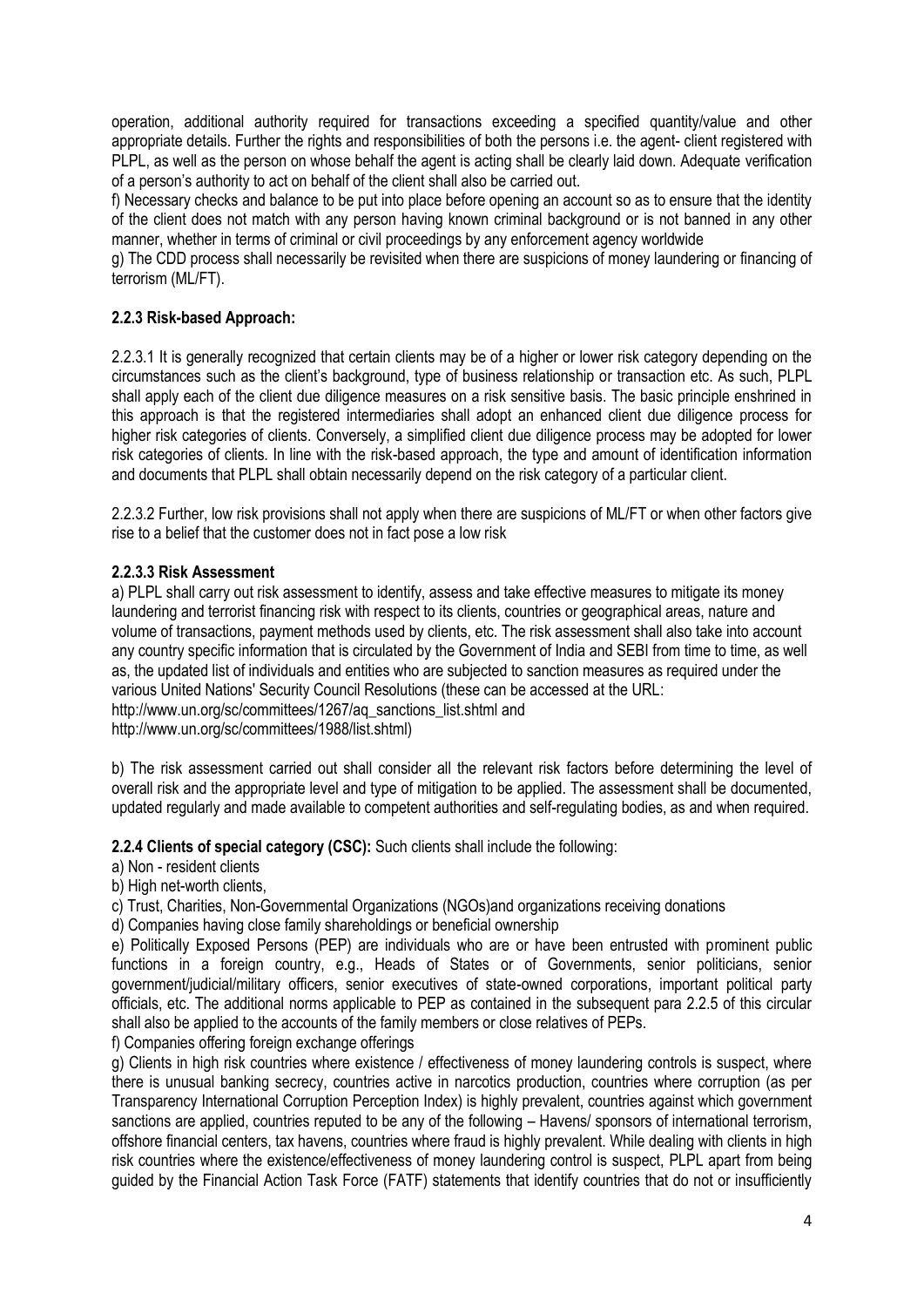apply the FATF Recommendations, published by the FATF on its website (www.fatf-gafi.org), shall also independently access and consider other publicly available information.

h) Non face to face clients

i) Clients with dubious reputation as per public information available etc.

The above mentioned list is only illustrative and PLPL shall exercise independent judgment to ascertain whether any other set of clients shall be classified as CSC or not.

# **2.2.5 Client identification procedure:**

2.2.5.1 The KYC policy shall clearly spell out the client identification procedure to be carried out at different stages i.e. while establishing the intermediary – client relationship, while carrying out transactions for the client or when PLPL has doubts regarding the veracity or the adequacy of previously obtained client identification data.

PLPL shall be in compliance with the following requirements while putting in place a Client Identification Procedure (CIP):

a) PLPL shall proactively put in place appropriate risk management systems to determine whether their client or potential client or the beneficial owner of such client is a politically exposed person. Such procedures shall include seeking relevant information from the client, referring to publicly available information or accessing the commercial electronic databases of PEPS. Further, the enhanced CDD measures as outlined in clause 2.2.5 shall also be applicable where the beneficial owner of a client is a PEP

b) PLPL is required to obtain senior management approval for establishing business relationships with PEPs. Where a client has been accepted and the client or beneficial owner is subsequently found to be, or subsequently becomes a PEP, PLPL obtain senior management approval to continue the business relationship.

c) PLPL shall also take reasonable measures to verify the sources of funds as well as the wealth of clients and beneficial owners identified as PEP.

d) The client shall be identified by PLPL by using reliable sources including documents / information. PLPL shall obtain adequate information to satisfactorily establish the identity of each new client and the purpose of the intended nature of the relationship.

e) The information must be adequate enough to satisfy competent authorities (regulatory / enforcement authorities) in future that due diligence was observed by PLPL in compliance with the directives. Each original document shall be seen prior to acceptance of a copy.

f) Failure by prospective client to provide satisfactory evidence of identity shall be noted and reported to the higher authority within PLPL.

2.2.5.2 SEBI has prescribed the minimum requirements relating to KYC for certain classes of registered intermediaries from time to time as detailed in Schedule II of the Master Circluar. Taking into account the basic principles enshrined in the KYC norms which have already been prescribed or which may be prescribed by SEBI from time to time, PLPL shall frame its own internal directives based on its experience in dealing with clients and legal requirements as per the established practices.

Further, PLPL shall conduct ongoing due diligence where it notices inconsistencies in the information provided. The underlying objective shall be to follow the requirements enshrined in the PMLA, SEBI Act and Regulations, directives and circulars issued there under so that PLPL is aware of the clients on whose behalf it is dealing.

2.2.5.3 PLPL shall formulate and implement a CIP which shall incorporate the requirements of the PML Rules Notification No. 9/2005 dated July 01, 2005 (as amended from time to time), which notifies rules for maintenance of records of the nature and value of transactions, the procedure and manner of maintaining and time for furnishing of information and verification of records of the identity of the clients of the banking companies, financial institutions and intermediaries of securities market and such other additional requirements that it considers appropriate to enable it to determine the true identity of its clients.

2.2.5.4 It may be noted that irrespective of the amount of investment made by clients, no minimum threshold or exemption is available to PLPL from obtaining the minimum information/documents from clients as stipulated in the PML Rules/ SEBI Circulars (as amended from time to time) regarding the verification of the records of the identity of clients. Further no exemption from carrying out CDD exists in respect of any category of clients. In other words, there shall be no minimum investment threshold/ category-wise exemption available for carrying out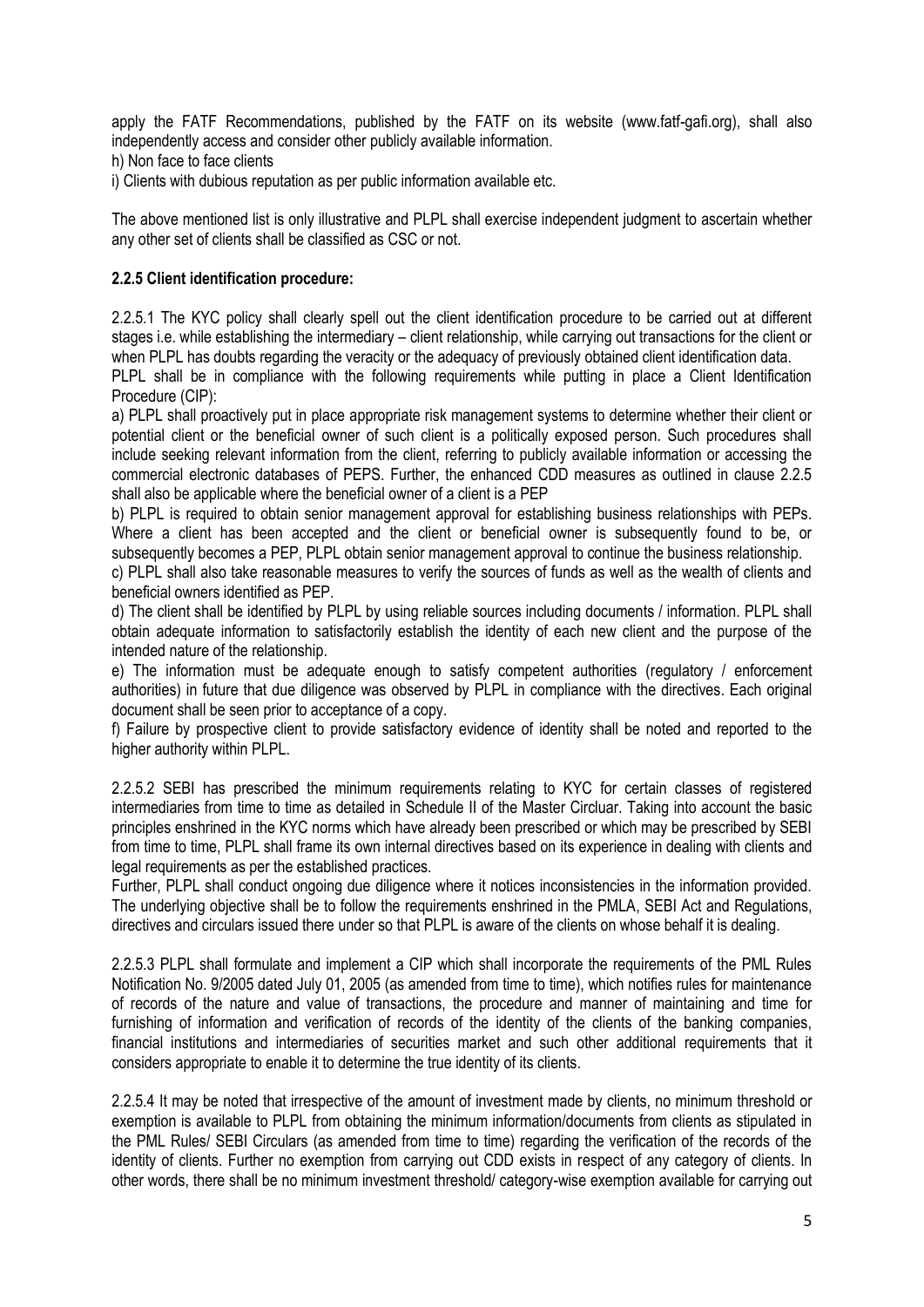CDD measures by PLPL. This shall be strictly implemented by PLPL and non-compliance shall attract appropriate sanctions.

## **2.2.6 Reliance on third party for carrying out Client Due Diligence (CDD)**

2.2.6.1 PLPL may rely on a third party for the purpose of (a) identification and verification of the identity of a client and (b) Determination of whether the client is acting on behalf of a beneficial owner, identification of the beneficial owner and verification of the identity of the beneficial owner. Such third party shall be regulated, supervised or monitored for, and have measures in place for compliance with CDD and record-keeping requirements in line with the obligations under the PML Act.

2.2.6.2 Such reliance shall be subject to the conditions that are specified in Rule 9 (2) of the PML Rules and shall be in accordance with the regulations and circulars/ guidelines issued by SEBI from time to time. Further, it is clarified that PLPL shall be ultimately responsible for CDD and undertaking enhanced due diligence measures, as applicable.

## **2.3. Record Keeping**

2.3.1 PLPL shall ensure compliance with the record keeping requirements contained in the SEBI Act, 1992, Rules and Regulations made there-under, PMLA as well as other relevant legislation, Rules, Regulations, Exchange Bye-laws and Circulars.

2.3.2 PLPL shall maintain such records as are sufficient to permit reconstruction of individual transactions (including the amounts and types of currencies involved, if any) so as to provide, if necessary, evidence for prosecution of criminal behaviour.

2.3.3 Should there be any suspected drug related or other laundered money or terrorist property, the competent investigating authorities would need to trace through the audit trail for reconstructing a financial profile of the suspect account. To enable this reconstruction, PLPL shall retain the following information for the accounts of their clients in order to maintain a satisfactory audit trail:

a) the beneficial owner of the account;

b) the volume of the funds flowing through the account; and

c) for selected transactions (i) the origin of the funds (ii) the form in which the funds were offered or withdrawn, e.g. cheques, demand drafts etc. (iii) the identity of the person undertaking the transaction; (iv) the destination of the funds; (v) the form of instruction and authority.

2.3.4 PLPL shall ensure that all client and transaction records and information are available on a timely basis to the competent investigating authorities. Where required by the investigating authority, they shall retain certain records, e.g. client identification, account files, and business correspondence, for periods which may exceed those required under the SEBI Act, Rules and Regulations framed there-under PMLA, other relevant legislations, Rules and Regulations or Exchange bye-laws or circulars.

2.3.5 More specifically, PLPL shall put in place a system of maintaining proper record of transactions prescribed under Rule 3 of PML Rules as mentioned below:

a) all cash transactions of the value of more than ten lakh rupees or its equivalent in foreign currency;

b) all series of cash transactions integrally connected to each other which have been individually valued below rupees ten lakh or its equivalent in foreign currency where such series of transactions have taken place within a month and the monthly aggregate exceeds an amount of ten lakh rupees or its equivalent in foreign currency;

c) all cash transactions where forged or counterfeit currency notes or bank notes have been used as genuine or where any forgery of a valuable security or a document has taken place facilitating the transactions;

d) all suspicious transactions whether or not made in cash and by way of as mentioned in the Rules.

# **2.4. Information to be maintained**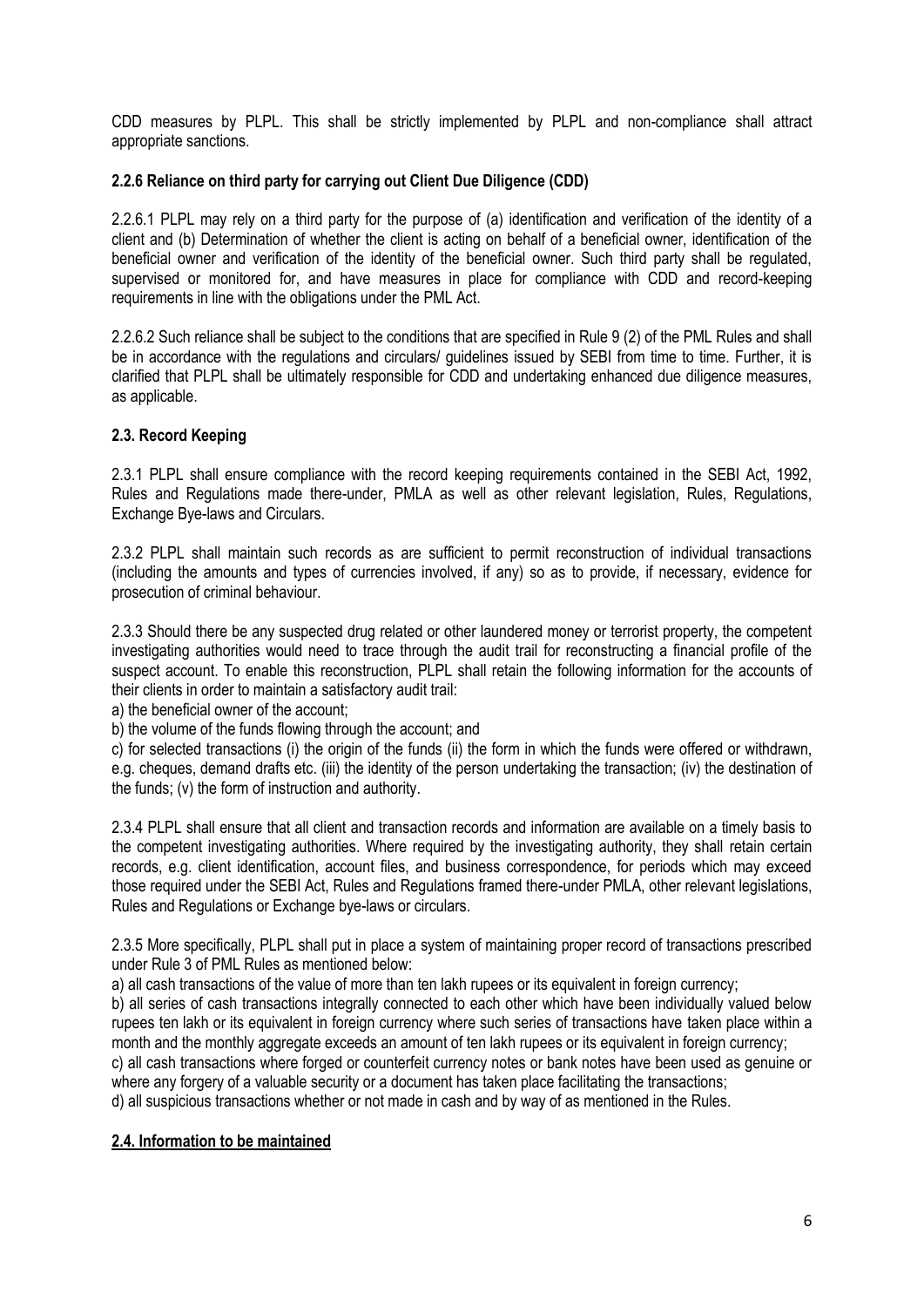PLPL is required to maintain and preserve the following information in respect of transactions referred to in Rule 3 of PML Rules:

a) the nature of the transactions;

- b) the amount of the transaction and the currency in which it is denominated;
- c) the date on which the transaction was conducted; and

d) the parties to the transaction.

## **2.5. Retention of Records**

2.5.1 PLPL shall take appropriate steps to evolve an internal mechanism for proper maintenance and preservation of such records and information in a manner that allows easy and quick retrieval of data as and when requested by the competent authorities. Further, the records mentioned in Rule 3 of PML Rules have to be maintained and preserved for a period of five years from the date of transactions between the client and PLPL.

2.5.2 As stated in sub-section 2.2.5, PLPL is required to formulate and implement the CIP containing the requirements as laid down in Rule 9 of the PML Rules and such other additional requirements that it considers appropriate. Records evidencing the identity of its clients and beneficial owners as well as account files and business correspondence shall be maintained and preserved for a period of five years after the business relationship between a client and PLPL has ended or the account has been closed, whichever is later.

2.5.3 Thus the following document retention terms shall be observed:

a) All necessary records on transactions, both domestic and international, shall be maintained at least for the minimum period prescribed under the relevant Act and Rules (PMLA and rules framed thereunder as well SEBI Act) and other legislations, Regulations or exchange bye-laws or circulars.

b) PLPL shall maintain and preserve the records of documents evidencing the identity of its clients and beneficial owners (e.g. copies or records of official identification documents like passports, identity cards, driving licenses or similar documents) as well as account files and business correspondence for a period of five years after the business relationship between a client and PLPL has ended or the account has been closed, whichever is later.

2.5.4 In situations where the records relate to on-going investigations or transactions which have been the subject of a suspicious transaction reporting, they shall be retained until it is confirmed that the case has been closed.

2.5.5 Records of information reported to the Director, Financial Intelligence Unit – India (FIU – IND): PLPL shall maintain and preserve the records of information related to transactions, whether attempted or executed, which are reported to the Director, FIU – IND, as required under Rules 7 and 8 of the PML Rules, for a period of five years from the date of the transaction between the client and PLPL.

### **2.6. Monitoring of transactions**

2.6.1 Regular monitoring of transactions is vital for ensuring effectiveness of the AML procedures. This is possible only if PLPL has an understanding of the normal activity of the client so that it can identify deviations in transactions / activities.

2.6.2 PLPL shall pay special attention to all complex unusually large transactions / patterns which appear to have no economic purpose. PLPL may specify internal threshold limits for each class of client accounts and pay special attention to transactions which exceeds these limits. The background including all documents/office records /memorandums/clarifications sought pertaining to such transactions and purpose thereof shall also be examined carefully and findings shall be recorded in writing. Further such findings, records and related documents shall be made available to auditors and also to SEBI/stock exchanges/FIUIND/ other relevant Authorities, during audit, inspection or as and when required. These records are required to be maintained and preserved for a period of five years from the date of transaction between the client and PLPL.

2.6.3 PLPL shall ensure a record of the transactions is preserved and maintained in terms of Section 12 of the PMLA and that transactions of a suspicious nature or any other transactions notified under Section 12 of the Act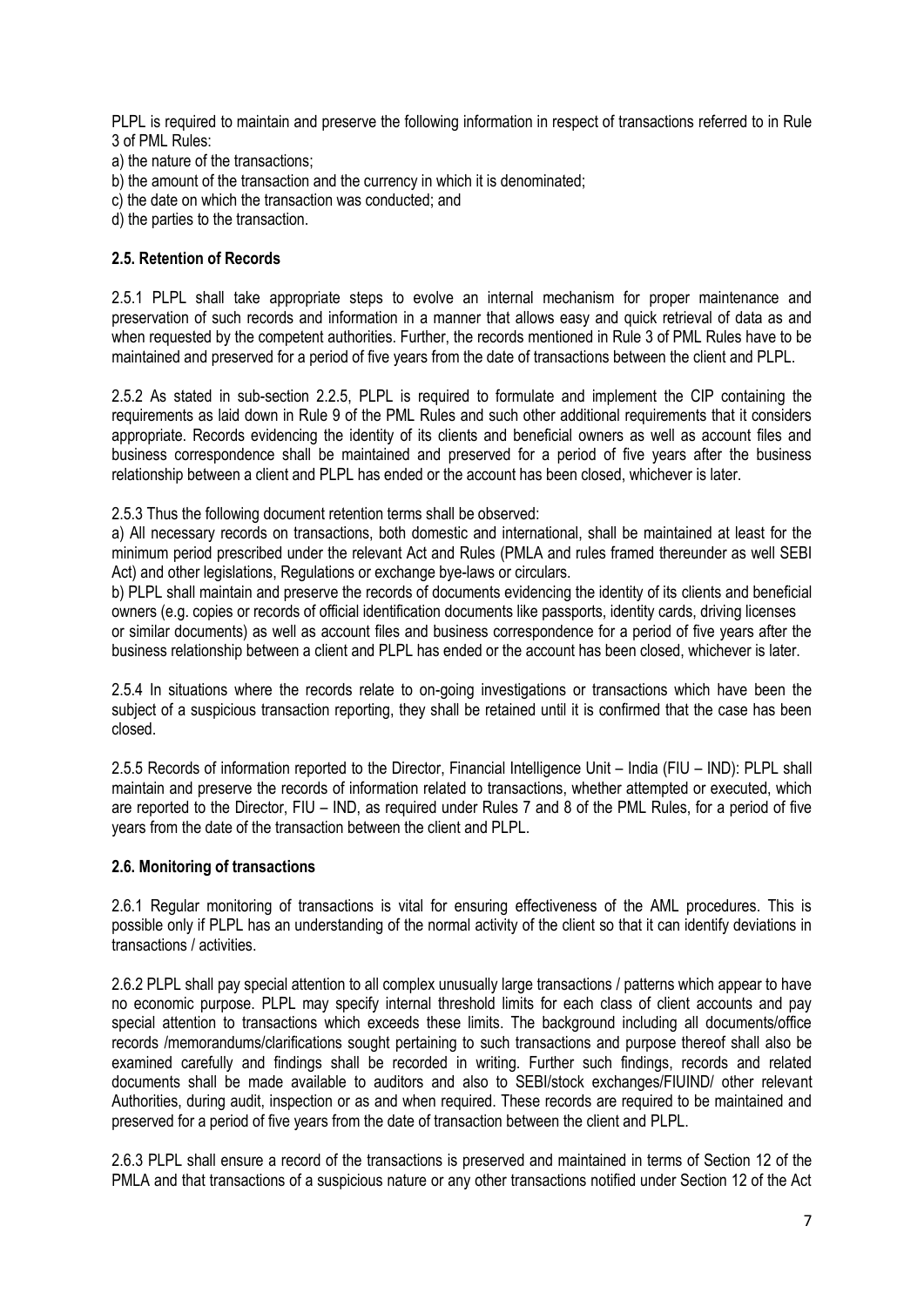are reported to the Director, FIU-IND. Suspicious transactions shall also be regularly reported to the higher authorities within PLPL.

2.6.4 Further, the compliance cell of PLPL shall randomly examine a selection of transactions undertaken by clients to comment on their nature i.e. whether they are in the nature of suspicious transactions or not.

## **2.7. Suspicious Transaction Monitoring and Reporting**

2.7.1 PLPL shall ensure that appropriate steps are taken to enable suspicious transactions to be recognized and have appropriate procedures for reporting suspicious transactions. While determining suspicious transactions, PLPL shall be guided by the definition of a suspicious transaction contained in PML Rules as amended from time to time.

2.7.2 A list of circumstances which may be in the nature of suspicious transactions is given below. This list is only illustrative and whether a particular transaction is suspicious or not will depend upon the background, details of the transactions and other facts and circumstances:

a) Clients whose identity verification seems difficult or clients that appear not to cooperate

b) Asset management services for clients where the source of the funds is not clear or not in keeping with clients' apparent standing /business activity;

c) Clients based in high risk jurisdictions;

d) Substantial increases in business without apparent cause;

e) Clients transferring large sums of money to or from overseas locations with instructions for payment in cash;

f) Attempted transfer of investment proceeds to apparently unrelated third parties;

g) Unusual transactions by CSCs and businesses undertaken by offshore banks/financial services, businesses reported to be in the nature of export- import of small items.

2.7.3 Any suspicious transaction shall be immediately notified to the Money Laundering Control Officer or any other designated officer within PLPL. The notification may be done in the form of a detailed report with specific reference to the clients, transactions and the nature /reason of suspicion. However, it shall be ensured that there is continuity in dealing with the client as normal until told otherwise and the client shall not be told of the report/ suspicion. In exceptional circumstances, consent may not be given to continue to operate the account, and transactions may be suspended, in one or more jurisdictions concerned in the transaction, or other action taken. The Principal Officer/ Money Laundering Control Officer and other appropriate compliance, risk management and related staff members shall have timely access to client identification data and CDD information, transaction records and other relevant information.

2.7.4 It is likely that in some cases transactions are abandoned or aborted by clients on being asked to give some details or to provide documents. It is clarified that PLPL shall report all such attempted transactions in STRs, even if not completed by clients, irrespective of the amount of the transaction.

2.7.5 Clause 2.2.4 (g) of this Master Circular categorizes clients of high risk countries, including countries where existence and effectiveness of money laundering controls is suspect or which do not or insufficiently apply FATF standards, as 'CSC'. PLPL shall subject such clients also to appropriate counter measures. These measures may include a further enhanced scrutiny of transactions, enhanced relevant reporting mechanisms or systematic reporting of financial transactions, and applying enhanced due diligence while expanding business relationships with the identified country or persons in that country etc.

### **2.8. List of Designated Individuals/ Entities**

An updated list of individuals and entities which are subject to various sanction measures such as freezing of assets/accounts, denial of financial services etc., as approved by the Security Council Committee established pursuant to various United Nations' Security Council Resolutions (UNSCRs) can be accessed at its website at http://www.un.org/sc/committees/1267/consolist.shtml. PLPL shall ensure that accounts are not opened in the name of anyone whose name appears in said list. PLPL shall continuously scan all existing accounts to ensure that no account is held by or linked to any of the entities or individuals included in the list. Full details of accounts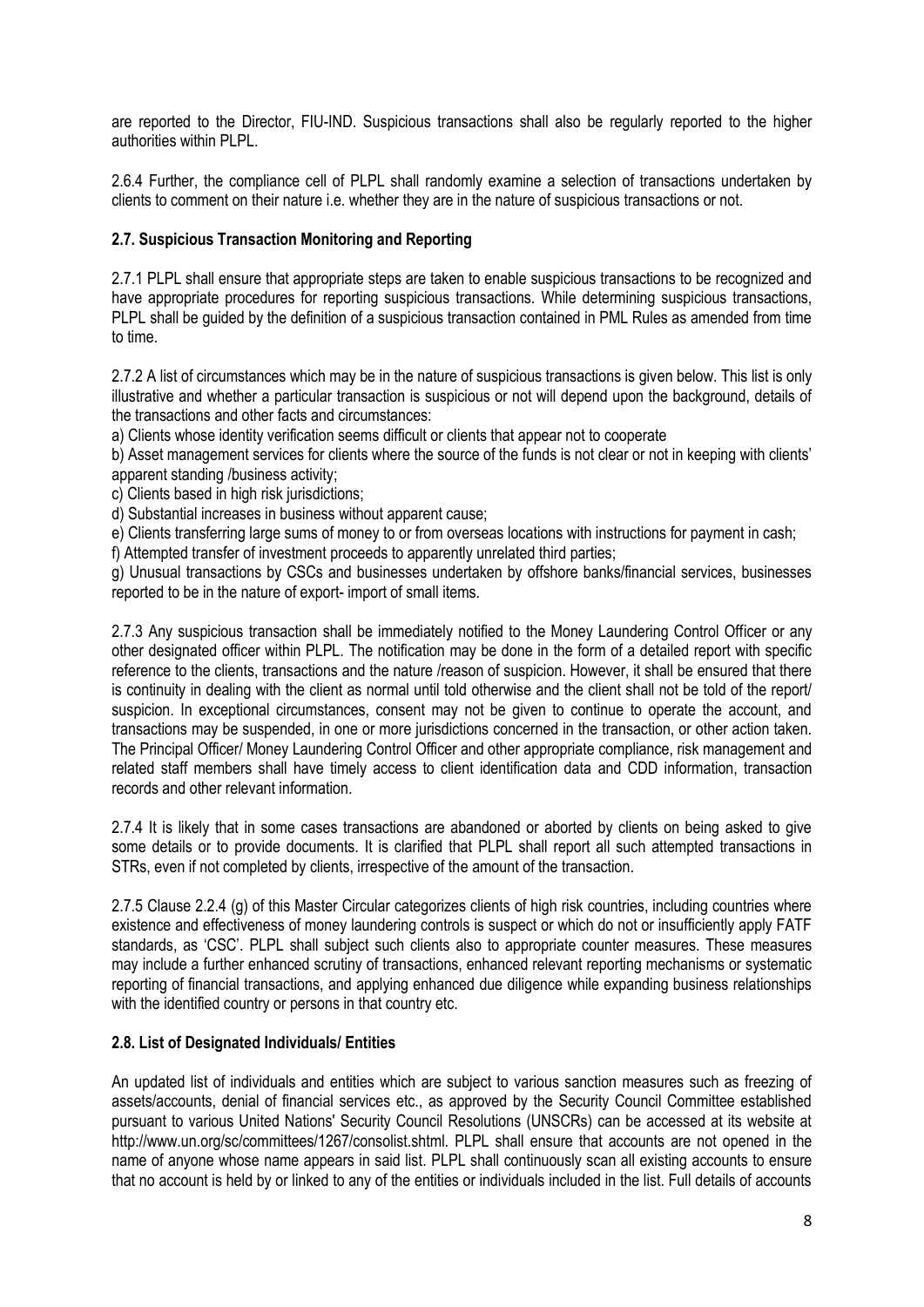bearing resemblance with any of the individuals/entities in the list shall immediately be intimated to SEBI and FIU-IND.

### **2.9. Procedure for freezing of funds, financial assets or economic resources or related services**

2.9.1 Section 51A of the Unlawful Activities (Prevention) Act, 1967 (UAPA), relating to the purpose of prevention of, and for coping with terrorist activities was brought into effect through UAPA Amendment Act, 2008. In this regard, the Central Government has issued an Order dated August 27, 2009 detailing the procedure for the implementation of Section 51A of the UAPA.

2.9.2 Under the aforementioned Section, the Central Government is empowered to freeze, seize or attach funds and other financial assets or economic resources held by, on behalf of, or at the direction of the individuals or entities listed in the Schedule to the Order, or any other person engaged in or suspected to be engaged in terrorism. The Government is also further empowered to prohibit any individual or entity from making any funds, financial assets or economic resources or related services available for the benefit of the individuals or entities listed in the Schedule to the Order or any other person engaged in or suspected to be engaged in terrorism.

2.9.3 PLPL shall ensure effective and expeditious implementation of the procedure laid down in the UAPA Order dated August 27, 2009 as listed below:

a) On receipt of the updated list of individuals/ entities subject to UN sanction measures (hereinafter referred to as 'list of designated individuals/ entities)from the Ministry of External Affairs (MHA)'; SEBI will forward the same to stock exchanges, depositories and registered intermediaries for the following purposes:

i. To maintain updated designated lists in electronic form and run a check on the given parameters on a regular basis to verify whether individuals or entities listed in the schedule to the Order (referred to as designated individuals/entities) are holding any funds, financial assets or economic resources or related services held in the form of securities with them.

ii. In the event, particulars of any of customer/s match the particulars of designated individuals/entities, PLPL shall immediately, not later than 24 hours from the time of finding out such customer, inform full particulars of the funds, financial assets or economic resources or related services held in the form of securities, held by such customer on their books to the Joint Secretary (IS.I), Ministry of Home Affairs, at Fax No.011-23092569 and also convey over telephone on 011-23092736. The particulars apart from being sent by post should necessarily be conveyed through e-mail at jsis@nic.in.

iii. PLPL shall send the particulars of the communication mentioned in (ii) above through post/fax and through email (sebi\_uapa@sebi.gov.in) to the UAPA nodal officer of SEBI, Officer on Special Duty, Integrated Surveillance Department, Securities and Exchange Board of India, SEBI Bhavan, Plot No. C4-A, "G" Block, Bandra Kurla Complex, Bandra (E), Mumbai 400 051 as well as the UAPA nodal officer of the state/UT where the account is held, as the case may be, and to FIU-IND.

iv. In case the aforementioned details of any of the customers match the particulars of designated individuals/entities beyond doubt, PLPL would prevent designated persons from conducting financial transactions, under intimation to Joint Secretary (IS.I), Ministry of Home Affairs, at Fax No. 011-23092569 and also convey over telephone on 011-23092736. The particulars apart from being sent by post should necessarily be conveyed through e-mail at jsis@nic.in.

v. PLPL shall also file a Suspicious Transaction Report (STR) with FIU-IND covering all transactions in the accounts covered by paragraph 2.9.2 (a) (ii) above carried through or attempted, as per the prescribed format.

b) On receipt of the particulars as mentioned in paragraph 2.9.3 (a) (ii) above, IS-I Division of MHA would cause a verification to be conducted by the State Police and /or the Central Agencies so as to ensure that the individuals/ entities identified by PLPL are the ones listed as designated individuals/entities and the funds, financial assets or economic resources or related services, reported by PLPL are held by the designated individuals/entities. This verification would be completed within a period not exceeding 5 working days from the date of receipt of such particulars.

c) In case, the results of the verification indicate that the properties are owned by or held for the benefit of the designated individuals/entities, an order to freeze these assets under section51A of the UAPA would be issued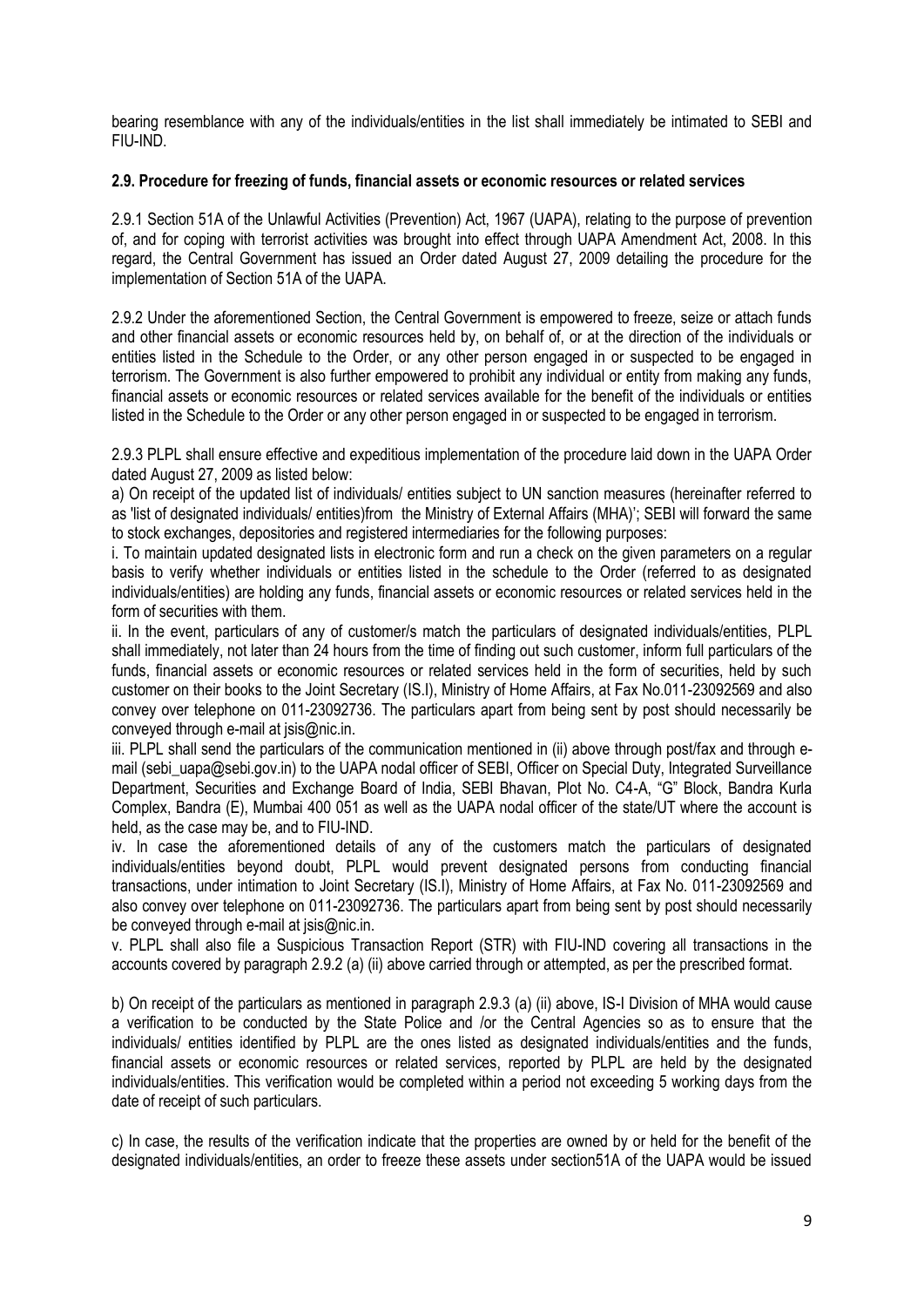within 24 hours of such verification and conveyed electronically to the concerned depository under intimation to SEBI and FIU-IND. The order shall take place without prior notice to the designated individuals/entities.

d) Implementation of requests received from foreign countries under U.N. Securities Council Resolution 1373 of 2001.

i. U.N. Security Council Resolution 1373 obligates countries to freeze without delay the funds or other assets of persons who commit, or attempt to commit, terrorist acts or participate in or facilitate the commission of terrorist acts; of entities or controlled directly or indirectly by such persons; and of persons and entities acting on behalf of, or at the direction of such persons and entities, including funds or other assets derived or generated from property owned or controlled, directly or indirectly, by such persons and associated persons and entities.

ii. To give effect to the requests of foreign countries under U.N. Security Council Resolution 1373, the Ministry of External Affairs shall examine the requests made by the foreign countries and forward it electronically, with their comments, to the UAPA nodal officer for IS-I Division for freezing of funds or other assets.

iii. The UAPA nodal officer of IS-I Division of MHA, shall cause the request to be examined, within five working days so as to satisfy itself that on the basis of applicable legal principles, the requested designation is supported by reasonable grounds, or a reasonable basis, to suspect or believe that the proposed designee is a terrorist, one who finances terrorism or a terrorist organization, and upon his satisfaction, request would be electronically forwarded to the nodal officer in SEBI. The proposed designee, as mentioned above would be treated as designated individuals/entities.

iv. Upon receipt of the requests from the UAPA nodal officer of IS-I Division, the list would be forwarded to PLPL and the procedure as enumerated at paragraphs 2.9.2 (a) and (b) shall be followed.

v. The freezing orders shall take place without prior notice to the designated persons involved.

e) Procedure for unfreezing of funds, financial assets or economic resources or related services of individuals/entities inadvertently affected by the freezing mechanism upon verification that the person or entity is not a designated person

i. Any individual or entity, if it has evidence to prove that the freezing of funds, financial assets or economic resources or related services, owned/held by them has been inadvertently frozen, shall move an application giving the requisite evidence, in writing, to PLP. PLPL shall inform and forward a copy of the application together with full details of the asset frozen given by any individual or entity informing of the funds, financial assets or economic resources or related services have been frozen inadvertently, to the nodal officer of IS-I Division of MHA as per the contact details given in paragraph 5(ii) above within two working days. The Joint Secretary (IS-I), MHA, being the nodal officer for (IS-I) Division of MHA, shall cause such verification as may be required on the basis of the evidence furnished by the individual/entity and if he is satisfied, he shall pass an order, within fifteen working days, unfreezing the funds, financial assets or economic resources or related services, owned/held by such applicant under intimation to PLPL. However, if it is not possible for any reason to pass an order unfreezing the assets within fifteen working days, the nodal officer of IS-I Division shall inform the applicant.

f) Communication of Orders under section 51A of Unlawful Activities (Prevention) Act.

i. All Orders under section 51A of the UAPA relating to funds, financial assets or economic resources or related services, would be communicated to PLPL through SEBI.

### **2.10. Reporting to Financial Intelligence Unit-India**

2.10.1 In terms of the PML Rules, PLPL is required to report information relating to cash and suspicious transactions to the Director, Financial Intelligence Unit-India (FIU-IND) at the following address:

Director, FIU-IND, Financial Intelligence Unit-India, 6th Floor, Hotel Samrat, Chanakyapuri, New Delhi-110021. Website: http://fiuindia.gov.in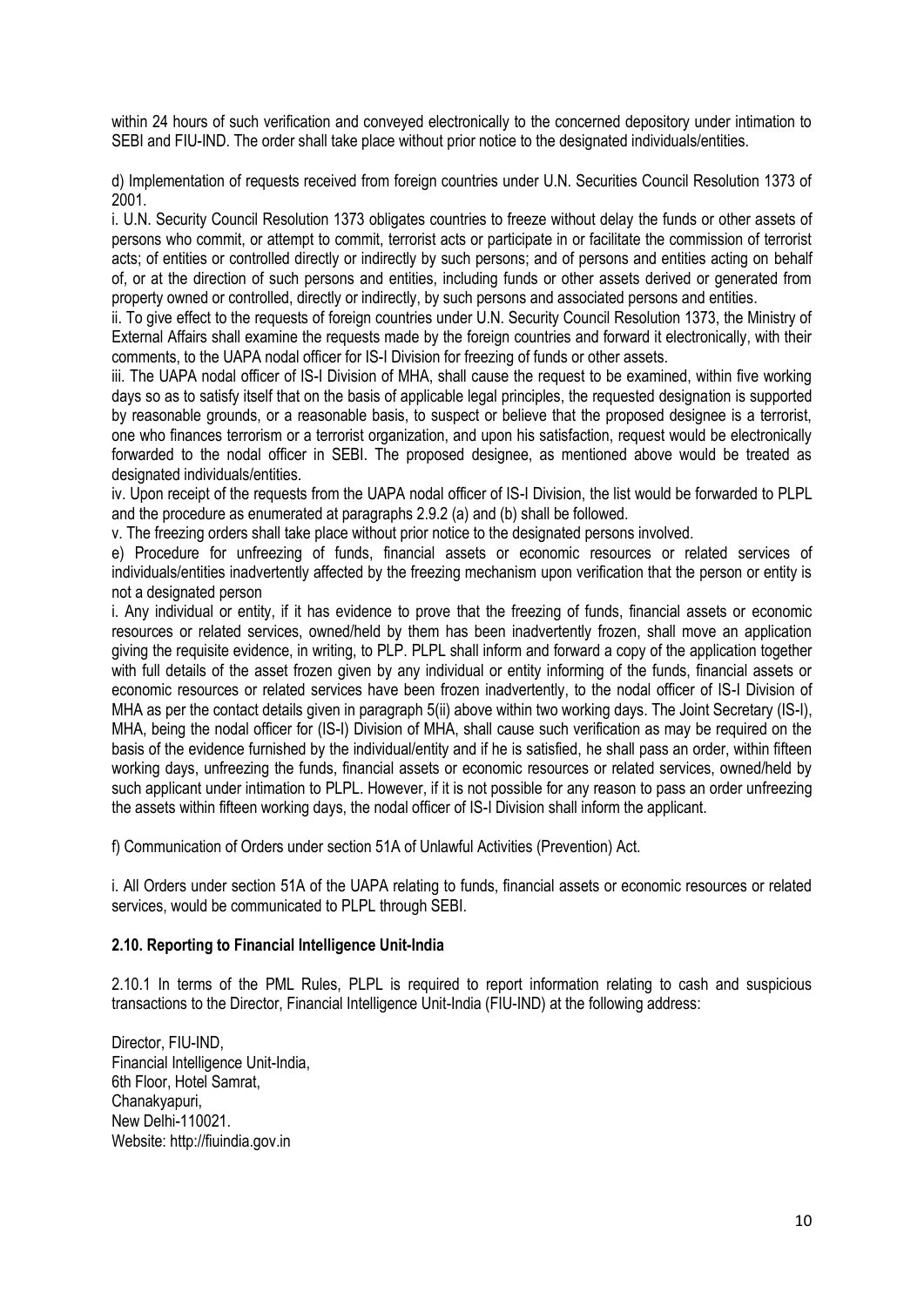2.10.2 PLPL shall carefully go through all the reporting requirements and formats that are available on the website of FIU – IND under the Section Obligation of Reporting Entity – Furnishing Information – Reporting Format (https://fiuindia.gov.in/files/downloads/Filing\_Information.html). These documents contain detailed directives on the compilation and manner/procedure of submission of the reports to FIU-IND. The related hardware and technical requirement for preparing reports, the related data files and data structures thereof are also detailed in these documents While detailed instructions for filing all types of reports are given in the instructions part of the related formats, PLPL shall adhere to the following:

a) The Cash Transaction Report (CTR) (wherever applicable) for each month shall be submitted to FIU-IND by 15th of the succeeding month.

b) The Suspicious Transaction Report (STR) shall be submitted within 7 days of arriving at a conclusion that any transaction, whether cash or non-cash, or a series of transactions integrally connected are of suspicious nature. The Principal Officer shall record his reasons for treating any transaction or a series

of transactions as suspicious. It shall be ensured that there is no undue delay in arriving at such a conclusion.

c) The Non Profit Organization Transaction Reports (NTRs) for each month shall be submitted to FIU-IND by 15th of the succeeding month.

d) The Principal Officer will be responsible for timely submission of CTR, STR and NTR to FIU-IND;

e) Utmost confidentiality shall be maintained in filing of CTR, STR and NTR to FIU-IND.

f) No nil reporting needs to be made to FIU-IND in case there are no cash/ suspicious/ non – profit organization transactions to be reported.

2.10.3 PLPL shall not put any restrictions on operations in the accounts where an STR has been made. PLPL and their directors, officers and employees (permanent and temporary) shall be prohibited from disclosing ("tipping off") the fact that a STR or related information is being reported or provided to the FIU-IND. This prohibition on tipping off extends not only to the filing of the STR and/ or related information but even before, during and after the submission of an STR. Thus, it shall be ensured that there is no tipping off to the client at any level

It is clarified by SEBI in the Master Circular that the registered intermediaries, irrespective of the amount of transaction and/or the threshold limit envisaged for predicate offences specified in part B of Schedule of PMLA, 2002, shall file STR if they have reasonable grounds to believe that the transactions involve proceeds of crime.

### **2.11. Designation of officers for ensuring compliance with provisions of PMLA**

2.11.1 Appointment of a Principal Officer:

2.11.1.1 To ensure that the PLPL properly discharge their legal obligations to report suspicious transactions to the authorities, the Principal Officer would act as a central reference point in facilitating onward reporting of suspicious transactions and for playing an active role in the identification and assessment of potentially suspicious transactions and shall have access to and be able to report to senior management at the next reporting level or the Board of Directors. Names, designation and addresses (including email addresses) of 'Principal Officer' including any changes therein shall also be intimated to the Office of the Director-FIU. As a matter of principle, it is advisable that the 'Principal Officer' is of a sufficiently senior position and is able to discharge the functions with independence and authority.

### **2.11.2 Appointment of a Designated Director:**

2.11.2.1 In addition to the existing requirement of designation of a Principal Officer, PLPL shall also designate a person as a 'Designated Director'. In terms of Rule 2 (ba) of the PML Rules, the definition of a Designated Director reads as under:

"Designated director means a person designated by the reporting entity to ensure overall compliance with the obligations imposed under chapter IV of the Act and the Rules and includes –

a) the Managing Director or a Whole-Time Director duly authorizes by the Board of Directors if the reporting entity is a company,

b) the managing partner if the reporting entity is a partnership firm,

c) the proprietor if the reporting entity is a proprietorship firm,

d) the managing trustee if the reporting entity is a trust,